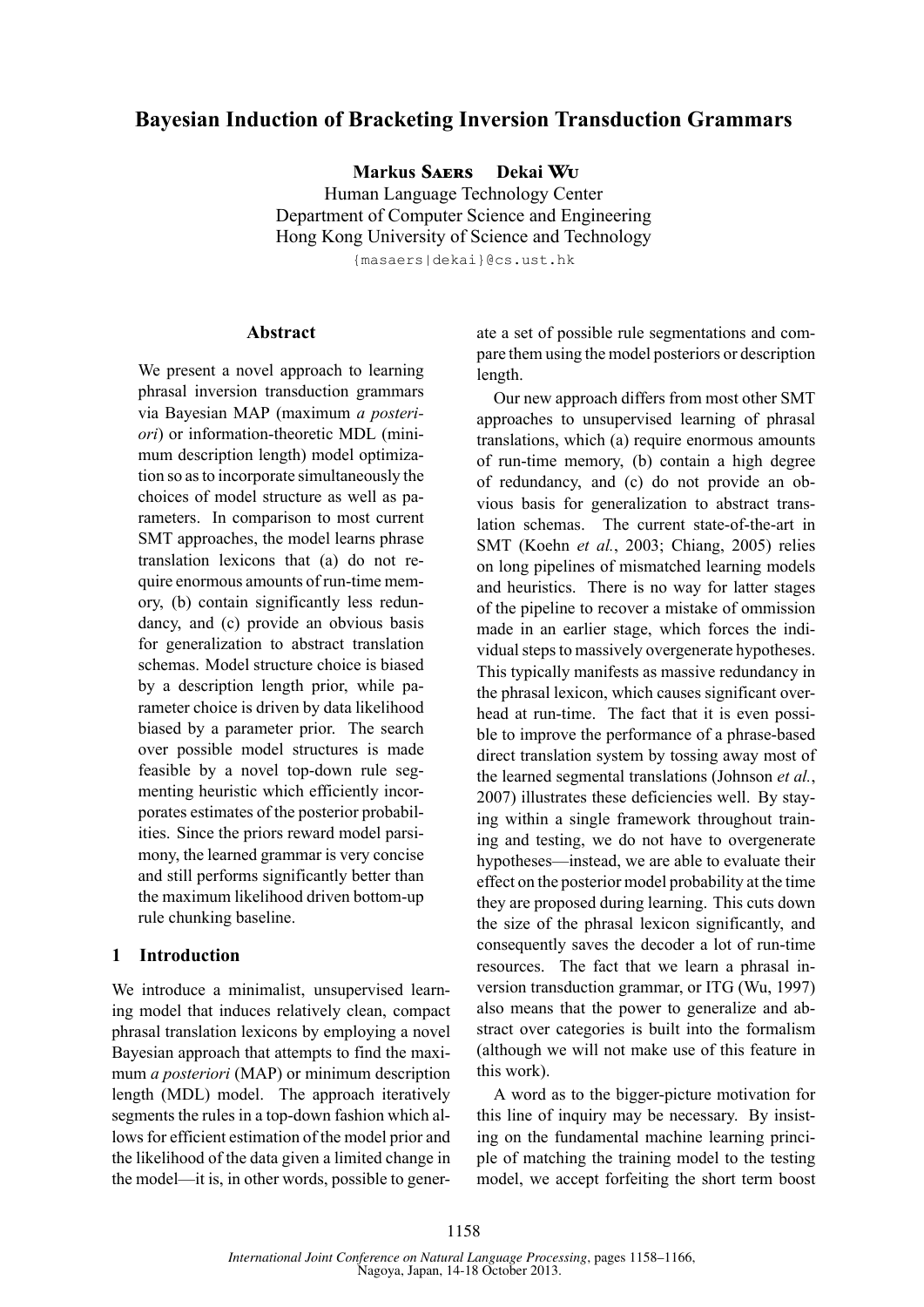in BLEU that is typically seen when embedding a learned ITG in the midst of the common heuristics employed in statistical machine translation. For example, Cherry and Lin (2007); Zhang *et al.* (2008); Blunsom *et al.* (2008, 2009); Haghighi *et al.* (2009); Saers and Wu (2009, 2011); Blunsom and Cohn (2010); Burkett *et al.* (2010); Riesa and Marcu (2010); Saers *et al.* (2010); Neubig *et al.* (2011, 2012) all plug some aspect of the ITGs they learn into training pipelines for existing, mismatched decoders, typically in the form of the word alignment that an ITG imposes on a parallel corpus as it is biparsed. Although this allows us to tap into the vast engineering efforts that have gone into tweaking existing decoders, it also prevents us from understanding the quality of the learned transduction grammar, whose characteristics become obscured by the many unrelated variables in the subsequent processing pipeline. Our own past work has also taken similar approaches, but it is not necessary to do so—instead, any ITG can be used for decoding by directly parsing with the input sentence as a hard constraint, as we do in this paper. The motivation for our present series of experiments is that as a field we are well served by tackling the fundamental questions as well, and not exclusively focusing on engineering short term incremental BLEU score boosts where the quality of an induced ITG itself is obscured because it is embedded within many other heuristic algorithms.

Bayesian approaches to grammar induction have a long history in computation linguistics. Starting with monolingual grammar induction (Chen, 1995; Stolcke and Omohundro, 1994), and moving on to transduction grammar induction (Blunsom *et al.*, 2008, 2009; Blunsom and Cohn, 2010; Neubig *et al.*, 2011, 2012). So far, the induced transduction grammar have only been used to derive Viterbi-style word alignments to feed into existing translation system, and there has been no evaluation of the grammars actually learned. In contrast, we directly evaluate the grammars that we induce.

Our algorithm for learning the structure of an ITG relies on segmenting known bilingual segments, starting with the sentence pairs of the training data, and continuing with the segments learned in this way. This is similar to the Recursive Alignment Model, or MAR (Vilar, 2005; Vilar and Vidal, 2005). Our method is, however, learning a full ITG, where MAR only learns a translation lexicon; furthermore, MAR is a discriminative model, whereas ours is a generative.

Transduction grammars can also be induced from treebanks instead of unannotated corpora, which cuts down the vast search space by enforcing additional, external constraints—taking it from the realm of unsupervised induction into the realm of supervised induction. This approach was pioneered by Galley *et al.* (2006) with numerous variants in subsequent research, usually referred to as **tree-to-tree**, **tree-to-string** and **string-to-tree**, depending on where the analyses are found in the training data. Our view on this line of research is that it complicates the learning process by adding external constraints that are bound to match the translation model poorly; grammarians of English should not be expected to care about its relationship to Chinese. It does, however, constitute a way to borrow nonterminal categories that help the translation model.

The work presented in this paper is related to our preliminary work with description length as learning objective (Saers *et al.*, 2013b). A key difference lies in the added parameter training, which facilitates a completely Bayesian interpretation. The present paper aims to be self-contained, by explaining the relationships throughout.

## **2 Background**

In this section we briefly survey essential foundations for inversion transduction grammars and description length together with its Bayesian interpretation—in other words, what we search for, and how.

### **2.1 Inversion transduction grammars**

Inversion transduction grammars, or ITGs (Wu, 1997), are an expressive yet efficient way to model translation. Much like context-free grammars (CFGs), they allow for sentences to be explained through composition of smaller units into larger units, but where CFGs are restricted to generate monolingual sentences, ITGs generate *pairs of sentences*—**transductions** rather than languages. Naturally, the components of different languages may have to be ordered differently, which means that transduction grammars need to handle these differences in order. Rather than allowing arbitrary reordering and pay the price of exponential time complexity, ITGs allow the only monotonically straight or inverted order of the productions,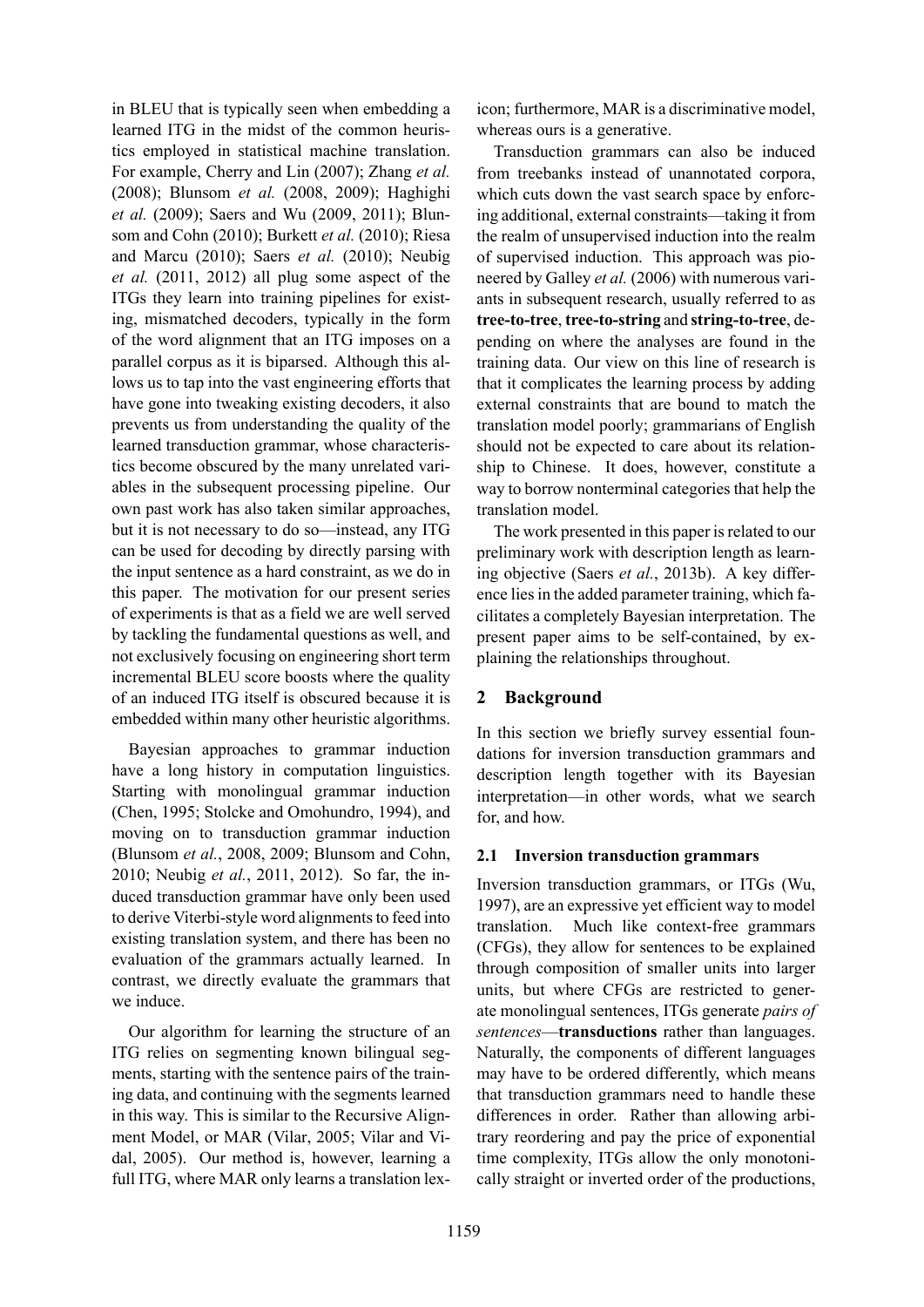which cuts the time complexity down to a manageable polynomial.

Formally, an ITG is a tuple  $\langle N, \Sigma, \Delta, R, S \rangle$ , where *N* is a finite nonempty set of nonterminal symbols,  $\Sigma$  is a finite set of terminal symbols in  $L_0$ ,  $\Delta$  is a finite set of terminal symbols in  $L_1$ ,  $R$ is a finite nonempty set of inversion transduction rules and  $S \in N$  is a designated start symbol. An inversion transduction rule is restricted to take one of the following forms:

$$
S \to [A], \ A \to [\Psi^+], \ A \to \langle \Psi^+ \rangle
$$

where  $S \in N$  is the start symbol,  $A \in N$  is a nonterminal symbol, and  $\Psi^+$  is a nonempty sequence of nonterminals and biterminals. A **biterminal** is a pair of symbol strings:  $\Sigma^* \times \Delta^*$ , where at least one of the strings have to be nonempty. The square and angled brackets signal straight and inverted order respectively. With straight order, both the *L*<sup>0</sup> and the  $L_1$  productions are generated left-to-right, but with inverted order, the *L*<sup>1</sup> production is generated right-to-left. The brackets are frequently left out when there is only one element on the righthand side, which means that  $S \rightarrow [A]$  is shortened to  $S \rightarrow A$ .

Like CFGs, ITGs also have a 2-normal form, analogous to the Chomsky normal form for CFGs, where the rules are further restricted to only the following four forms:

$$
S \to A, A \to [BC], A \to \langle BC \rangle, A \to e/f
$$

where  $S \in N$  is the start symbol,  $A, B, C \in N$ are nonterminal symbols and *e*/*f* is a biterminal string.

#### **2.2 MAP and MDL**

Our approach to transduction grammar induction can be equivalently interpreted either from a Bayesian perspective as finding the grammar model Φ with maximum *a posteriori* probability (MAP) given training data corpus *D*, or from a compression perspective as finding the model Φ with minimum description length (MDL) needed to encode data *D* so we can transmit both the encoded data and the model needed to decode it using as few bits as possible.

In the MAP case, the goal is to find the model  $\Phi$ with the maximum posterior probability, given the data *D* and assuming a prior  $P(\Phi)$  over the space of models:

$$
P(\Phi|D) = \frac{P(\Phi) P(D|\Phi)}{P(D)}
$$

which gives the following search problem:

$$
\underset{\Phi}{\text{argmax}} P\left(\Phi|D\right) = \underset{\Phi}{\text{argmax}} P\left(\Phi\right) P\left(D|\Phi\right)
$$

since the data is fixed.

In the MDL case, the minimum description length principle is about compressing a corpus by finding the optimal balance between the size of a model,  $DL(\Phi)$ , and the size of some data given the model, DL (*D|*Φ)(Solomonoff, 1959; Rissanen, 1983). In information theoretic terms, we encode the data with a model, and then transmit both the encoded data *and* the information needed to decode the data (the model) over a channel; the minimum description length is the minimum number of bits we can get away with sending over the channel. The encoded data can be interpreted as carrying the information necessary to disambiguate the uncertainties that the model has about the data. The model can *grow in size* and become *more certain* about the data, or it can *shrink in size* and become *more uncertain* about the data. Formally, description length (DL) is:

$$
DL(\Phi, D) = DL(\Phi) + DL(D|\Phi)
$$

which gives the following search problem:

$$
\underset{\Phi}{\text{argmin}}\text{DL}\left(\Phi,D\right)=\underset{\Phi}{\text{argmin}}\text{DL}\left(\Phi\right)+\text{DL}\left(D|\Phi\right)
$$

which is equivalent to the MAP search problem if we follow the Shannon (1948) lower bound on the number of bits required to encode a specific outcome of a random variable such that  $DL(\cdot) = -lgP(\cdot)$  and conversely  $P(\cdot) =$ 2<sup>−DL(·)</sup>, since in that case the description length of the model DL  $(\Phi) = -\lg P(\Phi)$  and the description length of the data given the model  $DL (D|\Phi)$  = *−*lg*P* (*D|*Φ). These two interchangeable views of the problem are complimentary; in our previous work on minimizing description length (Saers *et al.*, 2013a,b), we have used this equality to model the description length of the data given the model in terms of the probability of biparsing a parallel corpus with an ITG.

In Bayesian modeling, it is frequently useful to break out different aspects of the prior. For transduction grammars, we will break the prior into three aspects: the type of transduction grammar  $(\Phi_G)$ , the structure of the grammar (the specific set of rules conforming to the type,  $\Phi_S$ ), and the parameters of the grammar  $(\theta_{\Phi})$ . The prior is thus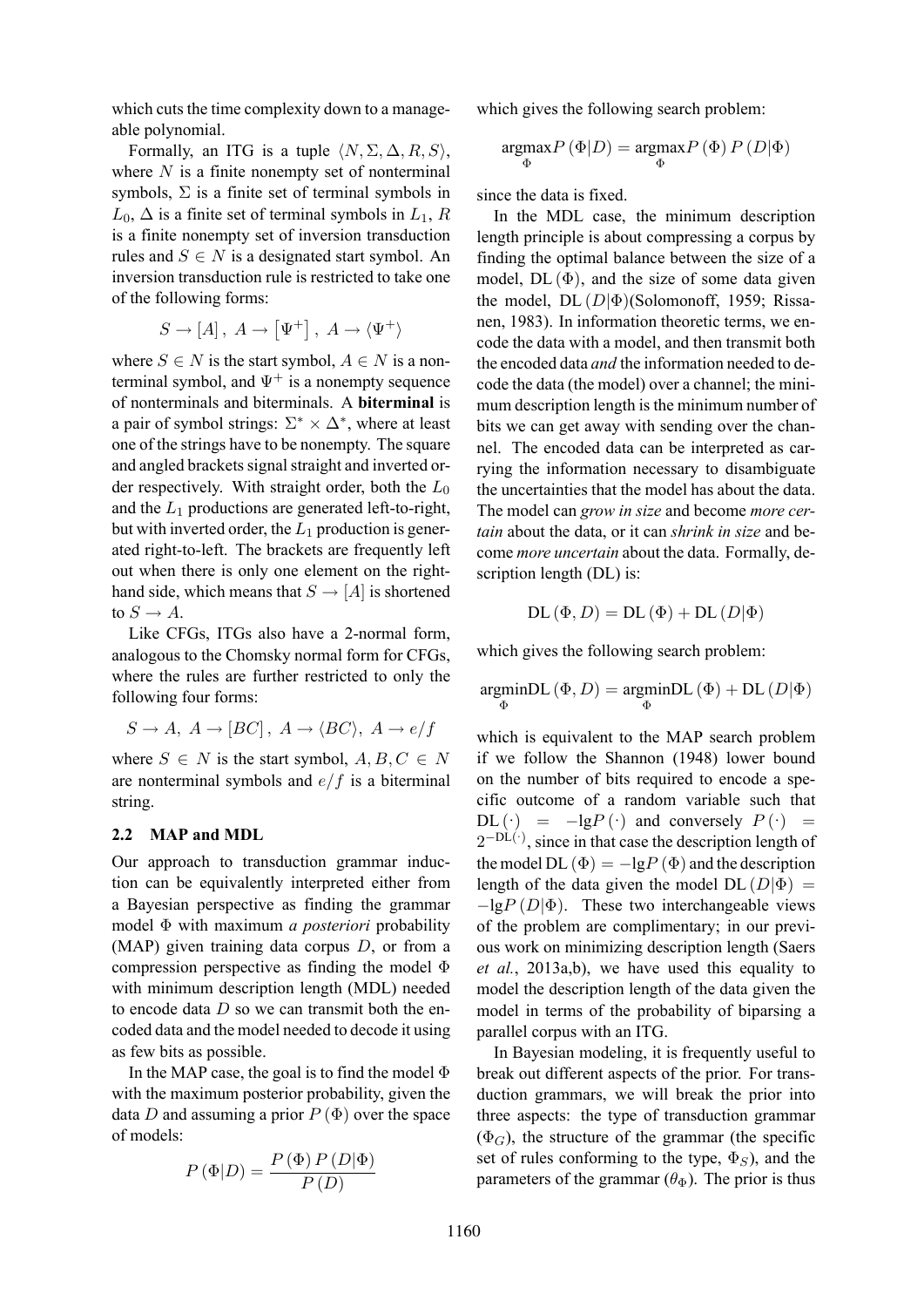broken down such that:

$$
P(\Phi) = P(\Phi_G) P(\Phi_S | \Phi_G) P(\theta_{\Phi} | \Phi_S, \Phi_G)
$$

The prior over grammar formalisms  $P(\Phi_G)$  will be kept fixed at *bracketing inversion transduction grammar* in this paper. In our previous work on minimizing description length, the model length depended purely on the grammar structure, which was what we were trying to induce. Reusing that in the Bayesian interpretation gives:

$$
P(\Phi_S|\Phi_G) = 2^{-\text{DL}(\Phi_S|\Phi_G)}
$$

The next section contains details about how the description length of ITGs is calculated. For the parameter prior  $P(\theta_{\Phi} | \Phi_S, \Phi_G)$ , we choose a symmetric Dirichlet distribution over rule right-hand sides given rule left-hand sides, with a concentration parameter of two ( $\alpha_0 = \alpha_1 = \cdots = \alpha_{R_i-1} =$ 2 for all *i*).

The full search problem we are trying to solve is thus:

$$
\mathop{\arg\max}\limits_{\Phi_{G},\Phi_{S},\theta_{\Phi}} P(\Phi_{G}) \times P(\Phi_{S}|\Phi_{G})
$$
  
\$\times P(\theta\_{\Phi}|\Phi\_{S},\Phi\_{G}) \times P(D|\Phi\_{G},\Phi\_{S},\theta\_{\Phi})\$

or conversely:

$$
\begin{aligned} & \underset{\Phi_{G},\Phi_{S},\theta_{\Phi}}{\text{argmin}} \ \text{DL} \left( \Phi_{G} \right) + \text{DL} \left( \Phi_{S} | \Phi_{G} \right) \\ & + \text{DL} \left( \theta_{\Phi} | \Phi_{S},\Phi_{G} \right) + \text{DL} \left( D | \theta_{\Phi},\Phi_{S},\Phi_{G} \right) \end{aligned}
$$

As stated earlier, we will keep  $\Phi_G$  fixed so that we are only considering bracketing inversion transduction grammars.

#### **2.3 Description length of ITGs**

As mentioned, the structural prior of an ITG is based on its description length. To compute the description length of an ITG, we will turn to information theory, which can be used to compute the space requirements for encoding a sequence of symbols. This requires the serialization of ITGs into sequences of symbols. To serialize an ITG, we first need to determine the alphabet that the message will be written in. We need one symbol for every nonterminal,  $L_0$ -terminal and  $L_1$ -terminal. We will also make the assumption that all these symbols are used in at least one rule, so that it is sufficient to serialize the rules in order to express the entire grammar. To serialize the rules,

we need some kind of delimiter to know where one rule ends and the next starts; we will exploit the fact that we also need to specify whether the rule is straight or inverted (unary rules are assumed to be straight), and merge these two functions into one symbol. This gives the union of the symbols of the grammar and the set *{*[]*,⟨⟩}*, where [] signals the beginning of a straight rule, and *⟨⟩* signals the beginning of an inverted rule. The serialized format of a rule will be: rule type/start marker, followed by the left-hand side nonterminal, followed by all right-hand side symbols. The symbols on the righthand sides are either nonterminals or biterminals. The serialized form of a grammar is the serialized form of all rules concatenated.

Consider the following toy grammar:

$$
S \to A \qquad A \to \langle AA \rangle \qquad A \to [AA]
$$
  

$$
A \to \text{have/$\bar{4}$} \qquad A \to \text{yes/$\bar{4}$} \qquad A \to \text{yes/$\bar{4}$}
$$

Its serialized form would be:

[]*SA⟨⟩AAA*[]*AAA*[]*A*have有[]*A*yes有[]*A*yes是

Now we can, again turn to information theory to arrive at an encoding for this message. Assuming a uniform distribution over the symbols, each symbol will require  $-\lg \frac{1}{N}$  bits to encode (where *N* is the number of different symbols—the type count). The above example has 8 symbols, meaning that each symbol requires 3 bits. The entire message is 23 symbols long, which means that we need 69 bits to encode it.

## **3 Initializing model structure: Initial ITG rules**

To tackle the pitfalls of premature pruning in our earlier rule-chunking approaches of starting out with a fairly general transduction grammar and fitting it to the training data (Saers *et al.*, 2011, 2012), we do the exact opposite here: we start with a transduction grammar that fits the training data as well as possible, and generalize from there. The transduction grammar that fits the training data the best is the one where the start symbol rewrites to the full sentence pairs that it has to generate. It is also possible to add any number of nonterminal symbols in the layer between the start symbol and the bisentences without altering the probability of the training data. We take advantage of this by allowing for one intermediate symbol so that the ITG conforms to the normal form and always rewrites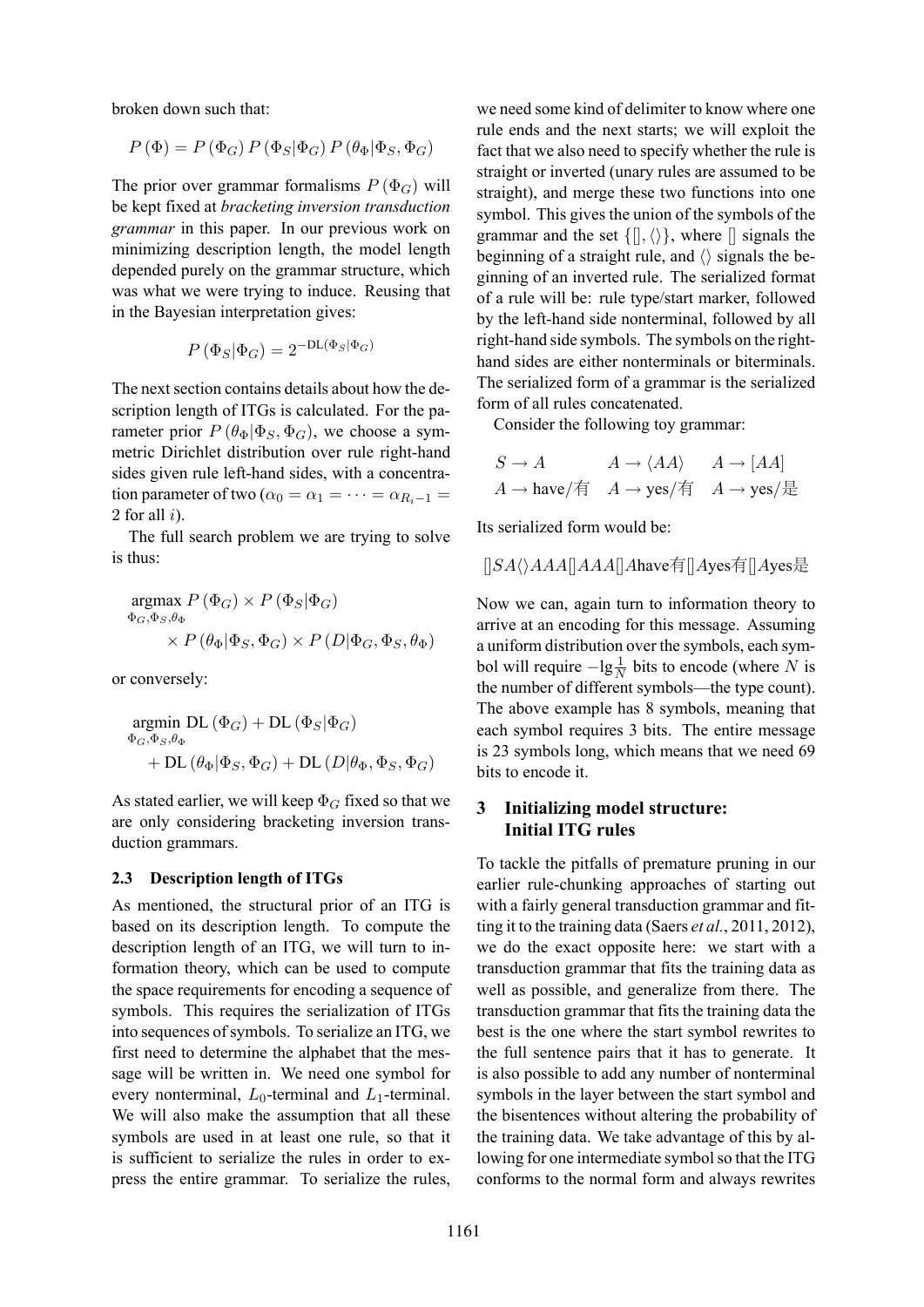the start symbol to precisely one nonterminal symbol. Our initial ITG thus contains long rules that look like this:

$$
S \rightarrow A
$$
  
\n
$$
A \rightarrow e_{0..T_0}/f_{0..V_0}
$$
  
\n
$$
A \rightarrow e_{0..T_1}/f_{0..V_1}
$$
  
\n...  
\n
$$
A \rightarrow e_{0..T_N}/f_{0..V_N}
$$

where *S* is the start symbol, *A* is the nonterminal, *N* is the number of sentence pairs in the training corpus,  $T_i$  is the length of the  $i^{\text{th}}$  output sentence,  $V_i$  is the length of the *i*<sup>th</sup> input sentence,  $e_{0..T_i}$  is the sequence  $e_0e_1 \ldots e_{T_i-1}$  of output tokens (that is: the  $i^{\text{th}}$  output sentence), and  $f_{0..V_i}$  is the sequence  $f_0 f_1 \dots f_{V_i-1}$  of input tokens (that is: the *i*<sup>th</sup> input sentence).

## **4 Generalizing model structure: Shortening long ITG rules**

To generalize the initial inversion transduction grammar we need to identify parts of the existing biterminals that could be validly used in isolation, and allow them to combine with other segments. This is the very feature that allows a *finite* transduction grammar to generate an *infinite* set of sentence pairs; doing this, moves some of the probability mass which was concentrated in the training data out to other data that are still unseen—the very notion of generalizing beyond the training data.

In practice, we will segment the existing lexical rules into smaller lexical rules and the structural rules needed to compose them into the original, unsegmented, lexical unit. This preserves the capability to generate the original transduction, but also allows for novel combinations of the newly introduced lexical building blocks into novel sentence pairs, which extends the set of sentence pairs that the grammar can generate. Although it is possible to segment one rule at a time, as we did in Saers *et al.* (2013c), it is better to collect several rules with something in common and exploit this commonality, as we did in Saers *et al.* (2013a,b). Compared to these previous works, the objective criterion that we use to drive structural generalization, as defined in Section 2.2, is also a further improvement; our shift here from an MDL to a MAP interpretation naturally suggests the enhanced formulation of the Bayesian priors.

The general strategy is to propose a number of sets of biterminal rules and a place to segment them, estimate the posterior probability given these sets and commit to the best. That is: we do a greedy search over the power set of possible segmentations of the rule set. As we will see, this intractable problem can be reasonably efficiently approximated.

The key component in the approach is the ability to evaluate the change in a posteriori probability if a specific segmentation was made in the grammar. This can then be extended to a set of segmentations, which only leaves the problem of generating suitable sets of segmentations.

In this work, we are only considering segmentation of lexical rules, which keeps the ITG in normal form, greatly simplifying processing without altering the expressivity. A lexical ITG rule has the form  $A \rightarrow e_{0..T}/f_{0..V}$ , where *A* is the lefthand side nonterminal—the category,  $e_{0,T}$  is a sequence of *T* (from position 0 up to but not including position *T*)  $L_0$  tokens and  $f_{0,N}$  is a sequence of *V* (from position 0 up to but not including position  $V$ )  $L_1$  tokens. When segmenting this rule, three new rules are produced which take one of the following forms depending on whether the segmentation is inverted or not:

| $A \rightarrow [BC]$            | $A \rightarrow \langle BC \rangle$ |
|---------------------------------|------------------------------------|
| $B \rightarrow e_{0S}/f_{0U}$   | or $B \to e_{0S}/f_{UV}$           |
| $C \rightarrow e_{S.T}/f_{U.V}$ | $C \rightarrow e_{S.T}/f_{0U}$     |

All possible splits of the terminal rule can be accounted for by choosing the identities of *B*, *C*, *S* and *U*, as well as whether the split it straight or inverted.

The key to a successful segmentation is to maximize the potential for reuse. Any segment that can be reused maximizes the model prior. Consider the lexical rule:

*A* 
$$
\rightarrow
$$
 five thousand yen is my limit/  
  $\&$   $\&$   $\&$   $\&$   $\&$   $\&$   $\&$   $\&$   $\&$   $\&$   $\&$   $\&$   $\&$   $\&$   $\&$   $\&$   $\&$   $\&$   $\&$   $\&$   $\&$   $\&$   $\&$   $\&$   $\&$   $\&$   $\&$   $\&$   $\&$   $\&$   $\&$   $\&$   $\&$   $\&$   $\&$   $\&$   $\&$   $\&$   $\&$   $\&$   $\&$   $\&$   $\&$   $\&$   $\&$   $\&$   $\&$   $\&$   $\&$   $\&$   $\&$   $\&$   $\&$   $\&$   $\&$   $\&$   $\&$   $\&$   $\&$   $\&$   $\&$   $\&$   $\&$   $\&$   $\&$   $\&$   $\&$   $\&$   $\&$   $\&$   $\&$   $\&$   $\&$   $\&$   $\&$   $\&$   $\&$   $\&$   $\&$   $\&$   $\&$   $\&$   $\&$   $\&$   $\&$   $\&$   $\&$   $\&$   $\&$   $\&$   $\&$   $\&$   $\&$ 

(Chinese pinyin romanization: *wŏ zùi dūo chū wŭ qīan rì yúan*). This rule can be split into three rules:

$$
A \rightarrow \langle AA \rangle,
$$
  
\n
$$
A \rightarrow \text{five thousand yen/}\pm \text{F} \pm \text{m},
$$
  
\n
$$
A \rightarrow \text{is my limit/}\pm \text{F} \pm \text{m}.
$$

Note that the original rule consists of 16 symbols (in our encoding scheme), whereas the three new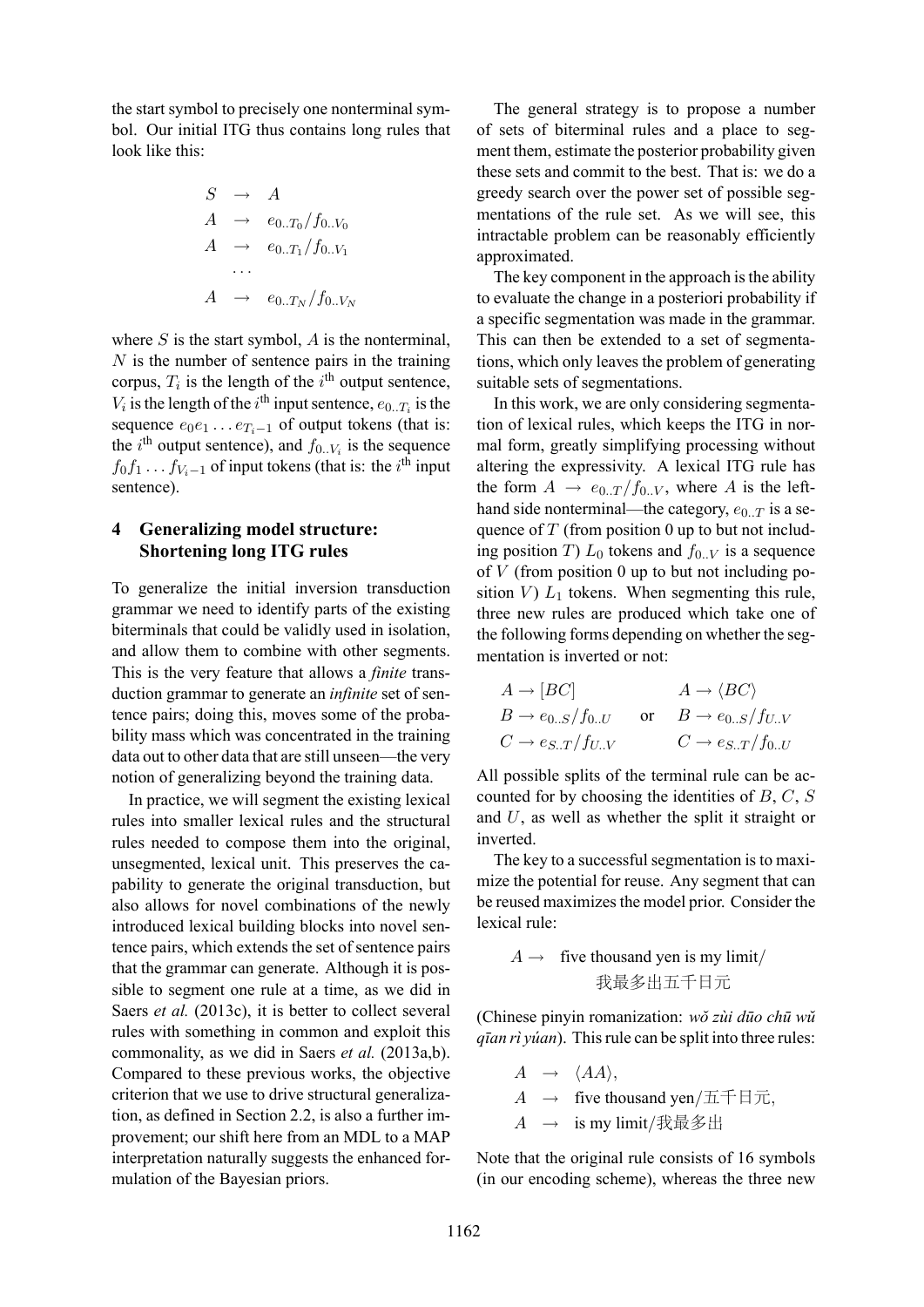rules consists of  $4 + 9 + 9 = 22$  symbols. Add to that that three rules are likely to be less probable than one rule when parsing, which makes the training data less likely as well. It is reasonable to believe that the bracketing inverted rule  $A \rightarrow \langle AA \rangle$ is present in the grammar already, but this still leaves 18 symbols, which is decidedly longer than 16 symbols—and we need to get the length to be shorter if we want to see a net gain. What we really need to do is find a way to reuse the lexical rules that came out of the segmentation. Now suppose the grammar also contained this lexical rule:

A 
$$
\rightarrow
$$
 the total fare is five thousand yen/  
 $\dot{\mathbb{B}} \neq \dot{\mathbb{B}}$ 

(Chinese pinyin romanization: *zŏng gòng de fèi yòng shì wŭ qīan rì yúan*). This rule can also be split into three rules:

- $A \rightarrow [AA],$ *A →* the total fare is/总共的费用是*,*
- *A →* five thousand yen/五千日元

Again, we will assume that the structural rule is already present in the grammar, the old rule was 19 symbols long, and the two new terminal rules are  $12 + 9 = 21$  symbols long. Again we are out of luck, as the new rules are longer than the old one. The way to make this work is to realize that the two existing rules share a bilingual affix—a **biaffix**: five thousand dollars translating into 五千日元. If we make the two changes at the same time, we get rid of  $16 + 19 = 35$  symbols worth of rules, and introduce a mere  $9 + 9 + 12 = 30$  symbols worth of rules (assuming the structural rules are already in the grammar). Making these two changes at the same time is essential, as the length of the five saved symbols can be used to offset the likely decrease in the probability of the data given the grammar. And of course: the more rules we can find with shared biaffixes, the more likely we are to find a good set of segmentations.

Our algorithm takes advantage of the above observation by focusing on the biaffixes found in the training data. Each biaffix defines a set of lexical rules paired up with a possible segmentation. We evaluate the biaffixes by estimating the change in posterior probability associated with committing to all the segmentations defined by a biaffix. This allows us to find the best set of segmentations, but rather than committing only to the one best set of

**Algorithm 1** Bayesian learning of ITG structure through iterative rule segmentation.

| Φ<br>$\triangleright$ The ITG being induced                 |  |
|-------------------------------------------------------------|--|
| repeat                                                      |  |
| $\delta \leftarrow 1$                                       |  |
| $bs \leftarrow$ collect biaffixes( $\Phi$ )                 |  |
| $b\delta \leftarrow   $                                     |  |
| for all $b \in bs$ do                                       |  |
| $\delta_b \leftarrow \text{eval } \text{map}(b, \Phi)$      |  |
| if $\delta_b > 1$ then                                      |  |
| $b\delta \leftarrow [b\delta, \langle b, \delta_b \rangle]$ |  |
| end if                                                      |  |
| end for                                                     |  |
| sort by delta $(b\delta)$                                   |  |
| for all $\langle b, \delta_b \rangle \in b\delta$ do        |  |
| $\delta'_{b} \leftarrow \text{eval\_map}(b, \Phi)$          |  |
| if $\delta'_h > 1$ then                                     |  |
| $\Phi \leftarrow$ make_segmentations( <i>b</i> , $\Phi$ )   |  |
| $\delta \leftarrow \delta \delta'_{h}$                      |  |
| end if                                                      |  |
| end for                                                     |  |
| until $\delta \leq 1$                                       |  |
| return $\Phi$                                               |  |

segmentations, we will collect all sets which would improve the posterior probability, and try to commit to as many of them as possible. This minimizes the parsing efforts, which are very expensive.

The pseudocode for the search algorithm can be found in Algorithm 1. It uses the methods collect\_biaffixes, eval\_map, sort\_by delta and make\_segmentations, which collects all biaffixes found in the rules of an ITG, evaluates the change in posterior probability caused by segmenting an ITG according to a biaffix, sorts biaffix–changein-posterior pairs according to the latter, and commits to a set of segmentations, respectively.

To evaluate the change in posterior probability caused by a proposed set of candidate segmentations, we need to calculate the ratio between the posterior of the current model structure and the model structure that would result from committing to the candidate segmentations:

$$
\frac{P(\Phi'|D)}{P(\Phi|D)} \propto \frac{P(\Phi_S'|\Phi_G)}{P(\Phi_S|\Phi_G)} \frac{P(D|\Phi_S', \Phi_G, \theta_{\Phi'})}{P(D|\Phi_S, \Phi_G, \theta_{\Phi})}
$$

The proportionality holds because we are keeping the model formalism  $(\Phi_G)$  and the model parameters ( $\theta_{\Phi}$  and  $\theta_{\Phi'}$ ) fixed. We arrive at the ratio between the structural priors by using description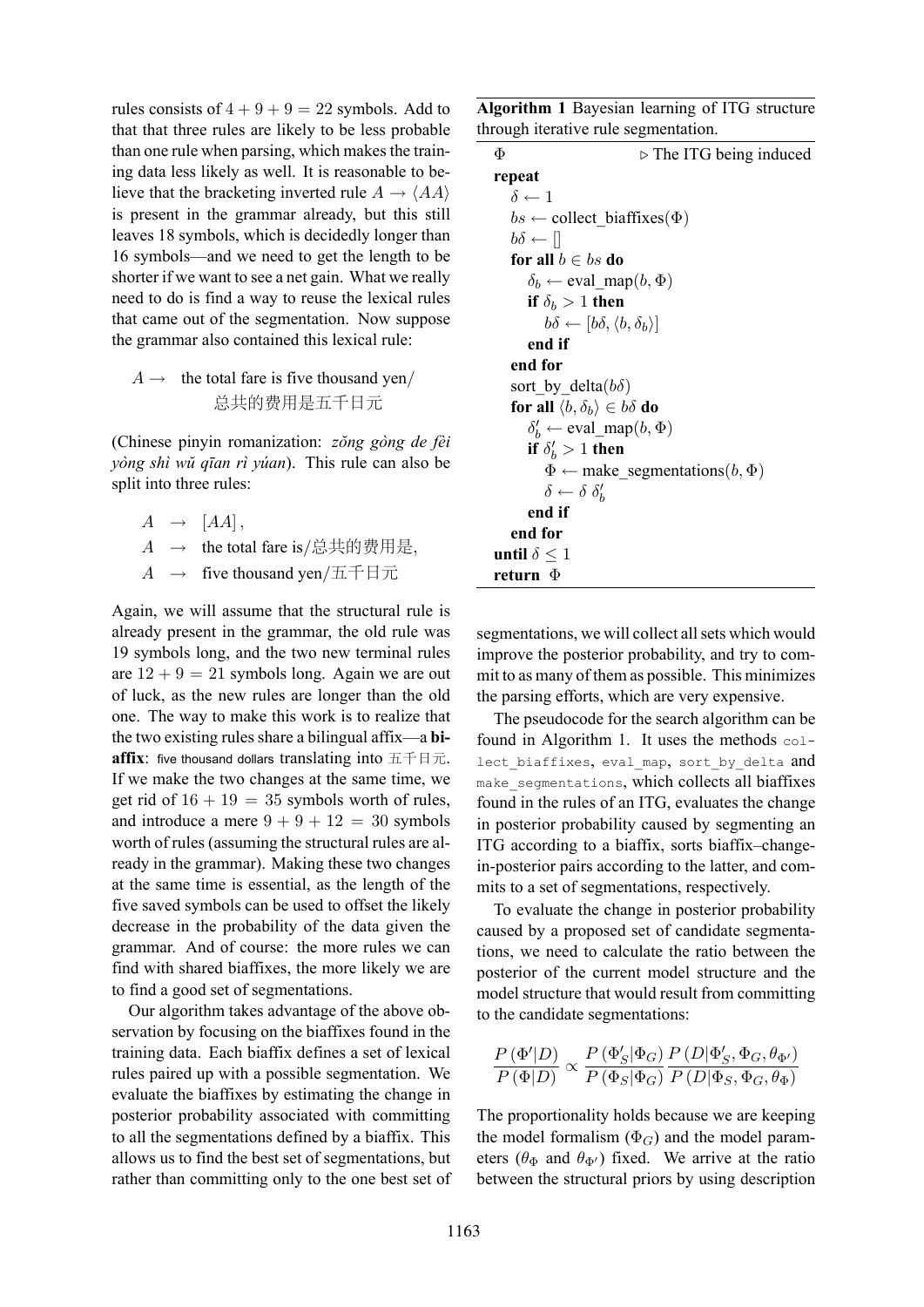length:

$$
\frac{P(\Phi'_{S}|\Phi_{G})}{P(\Phi_{S}|\Phi_{G})} = 2^{-(\text{DL}(\Phi'_{S}) - \text{DL}(\Phi_{S}))}
$$

Rather than biparsing the entire training data with the two models, we approximate the change as the ratio between the probabilities of the rules that differ. We thus assume that:

$$
\frac{P\left(D|\Phi'_{S},\Phi_{G},\theta_{\Phi'}\right)}{P\left(D|\Phi_{S},\Phi_{G},\theta_{\Phi}\right)}=\frac{\hat{p}'\left(r_{1}\right)\hat{p}'\left(r_{2}\right)\hat{p}'\left(r_{3}\right)}{\hat{p}\left(r_{0}\right)}
$$

where  $\hat{p}$  and  $\hat{p}'$  are the estimated rule probability functions within  $\theta_{\Phi}$  and  $\theta_{\Phi'}$  respectively. They differ only with respect to the changed rules, such that:

$$
\hat{p}'(r_0) = 0 \n\hat{p}'(r_1) = \hat{p}(r_1) + \frac{1}{3}\hat{p}(r_0) \n\hat{p}'(r_2) = \hat{p}(r_2) + \frac{1}{3}\hat{p}(r_0) \n\hat{p}'(r_3) = \hat{p}(r_3) + \frac{1}{3}\hat{p}(r_0)
$$

When more than one rule is segmented, we first aggregate the changes in rule probabilities for the entire set of rules, and then aggregate the changes in data probability.

We have now approximated the change in posterior probability to the point that we can efficiently calculate it in closed form for an arbitrary set of rule segmentations.

For practical purposes, we perform the search in two phases: one that focuses on the structure of the ITG, and one that focuses on the probabilities. The former performs top-down rule segmentation as described in Saers *et al.* (2013b), adjusting Φ*<sup>S</sup>* to optimize the posterior (thus affecting the prior over the structure of the ITG  $P$  ( $\Phi_S$ | $\Phi_G$ ) and the conditional probability of the data given the complete model  $P(D|\Phi_G, \Phi_S, \theta_{\Phi})$ ). The latter adjusts the model parameters  $\theta_{\Phi}$  to optimize the posterior (thus affecting the prior over the parameters  $P(\theta_{\Phi}|\Phi_S, \Phi_G)$  and again  $P(D|\Phi_G, \Phi_S, \theta_{\Phi})$ ), assuming the model structure  $\Phi_S$  to be fixed, as well as  $\Phi$ <sup>*G*</sup> which remains fixed as bracketing inversion transduction grammars.

The prior is a symmetric Dirichlet distribution over rule right-hand sides given rule left-hand sides. To get the conditional, we have to biparse the training data, and to maximize it, we perform expectation maximization (Dempster *et al.*,

1977), as specified for ITGs by (Wu, 1995) with the caveat that we increase all the fractional counts by one before normalizing. The biparsing is done with our in-house implementation of the cubic time biparsing algorithm described in Saers *et al.* (2009), with a beam width of 100.

#### **5 Experimental setup**

To test the viability of the idea of starting with a very specific ITG consisting of long rules, and iteratively segmenting the rules to induce a more general ITG under a MAP or MDL objective, we have implemented the steps detailed in Sections 3 and 4; in this section we will describe in greater detail the exact experimental conditions of our empirical study.

The initial BITG is set to have the relative frequency of the unique sentences as the probability of the corresponding rules. This parametrization is identical to what we would have arrived at with any other initialization that was subsequently optimized with expectation maximization; in this case it is possible to jump straight to the optimum. The generalization step requires biparsing in order to estimate the posterior—we use the cubic time biparsing algorithm described in Saers *et al.* (2009), with a beam width of 100. In the parameter optimization step, we use the exact same biparser.

As training data, we use the IWSLT07 Chinese– English data set (Fordyce, 2007), which contains 46,867 sentence pairs of training data, and 489 Chinese sentences with 6 English reference translations each as test data; all the sentences are taken from the traveling domain. Since the Chinese is written without whitespace, we use a tool which tries to clump characters together into more "wordlike" sequences (Wu, 1999).

After each induction iteration there is a fullyfunctional grammar that we can test as a translation system. For this, we use our in-house ITG decoder, which uses a CKY-style parsing algorithm (Cocke, 1969; Kasami, 1965; Younger, 1967) with cube pruning (Chiang, 2007) to integrate the language model scores. We use SRILM (Stolcke, 2002) to train a trigram language model on the English side of the training data.

To evaluate the resulting translations, we use BLEU (Papineni *et al.*, 2002), and NIST (Doddington, 2002), and compare the results against our bottom-up oriented chunking ITG induction approach (Saers *et al.*, 2012).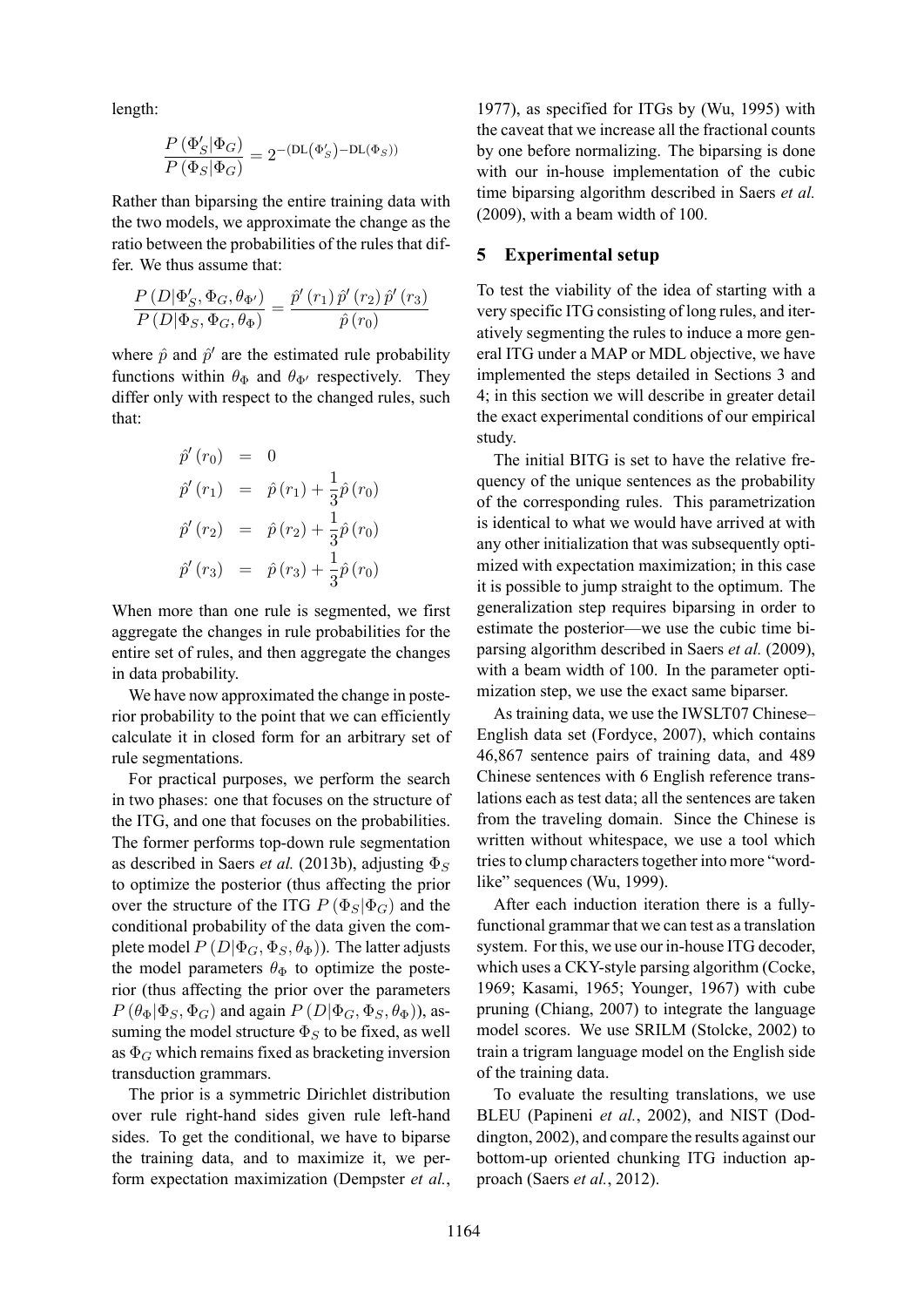

Figure 1: Number of rules (a), and the impact of changes in the model structure (b) during the structure induction phase. The change in model structure is broken down into the model prior (bottom) and data given model (top).



Figure 2: Variations in translation quality over different iterations. The dotted line represents the baseline (Saers *et al.*, 2012).

### **6 Results**

We need to evaluate (a) how well the introduced induction works, and (b) how well the resulting model works. How well the induction works can be seen in Figure 1, which shows how the model changes over iterations. Although the number of rules rises, the model structure prior becomes more probable, indicating that smaller rules are being learned. The improvements in the prior fully makes up for the loss in the probability of the data given the model, which indicates that we are indeed generalizing successfully. The translation quality of the resulting model is found in Table 1 and Figure 2, which show how the translation quality changes as measured by two automatic quality metrics (Papineni *et al.*, 2002; Doddington, 2002). It is clear that the maximum *a posteriori* probability objective pushes the top-down learning approach far past the maximum likelihood objective of the bottom-up chunking learning approach, which is the baseline we are comparing against.

## **7 Conclusions**

We have introduced a minimalist model for unsupervised Bayesian induction of parsimonious

Table 1: Translation results of the baseline, the initial model and the model after *n* interations.

| <b>System</b> | <b>NIST</b> | <b>BLEU</b> |
|---------------|-------------|-------------|
| baseline      | 0.8554      | 8.83        |
| initial       | 0.0000      | 0.00        |
| iteration 1   | 0.6686      | 9.38        |
| iteration 2   | 3.9976      | 15.30       |
| iteration 3   | 4.3928      | 17.89       |
| iteration 4   | 4.3122      | 16.26       |
| iteration 5   | 4.0981      | 16.10       |
| iteration 6   | 3.9191      | 15.97       |
| iteration 7   | 3.8338      | 15.06       |

phrasal ITGs, and shown that iteratively splitting existing rules into smaller rules driven by a maximum a posteriori probability objective is superior to iteratively chunking atomic rules into longer rules driven by a maximum likelihood objective. A novel top-down segmenting search strategy allows for efficient prediction of changes in posterior probability of the data given changes in the model—a key ingredient for MAP training. Decoding is done directly with induced transduction grammars, a more "pure" evaluation methodology than embedding them within many other heuristic components that obscure induction characteristics. This provides an obvious foundation for generalization to more general transduction grammars.

### **Acknowledgements**

This material is based upon work supported in part by the Defense Advanced Research Projects Agency (DARPA) under BOLT contract no. HR0011-12-C-0016, and GALE contract nos. HR0011-06-C-0022 and HR0011-06-C-0023; by the European Union under the FP7 grant agreement no. 287658; and by the Hong Kong Research Grants Council (RGC) research grants GRF620811, GRF621008, and GRF612806. Any opinions, findings and conclusions or recommendations expressed in this material are those of the authors and do not necessarily reflect the views of DARPA, the EU, or RGC.

### **References**

- Phil BLUNSOM and Trevor COHN. "Inducing synchronous grammars with slice sampling." *NAACL HLT 2010*, 238– 241. Los Angeles, CA, Jun 2010.
- Phil BLUNSOM, Trevor COHN, Chris DYER, and Miles Osborne. "A gibbs sampler for phrasal synchronous grammar induction." *ACL-IJCNLP 2009*, 782–790. Suntec, Singapore, Aug 2009.